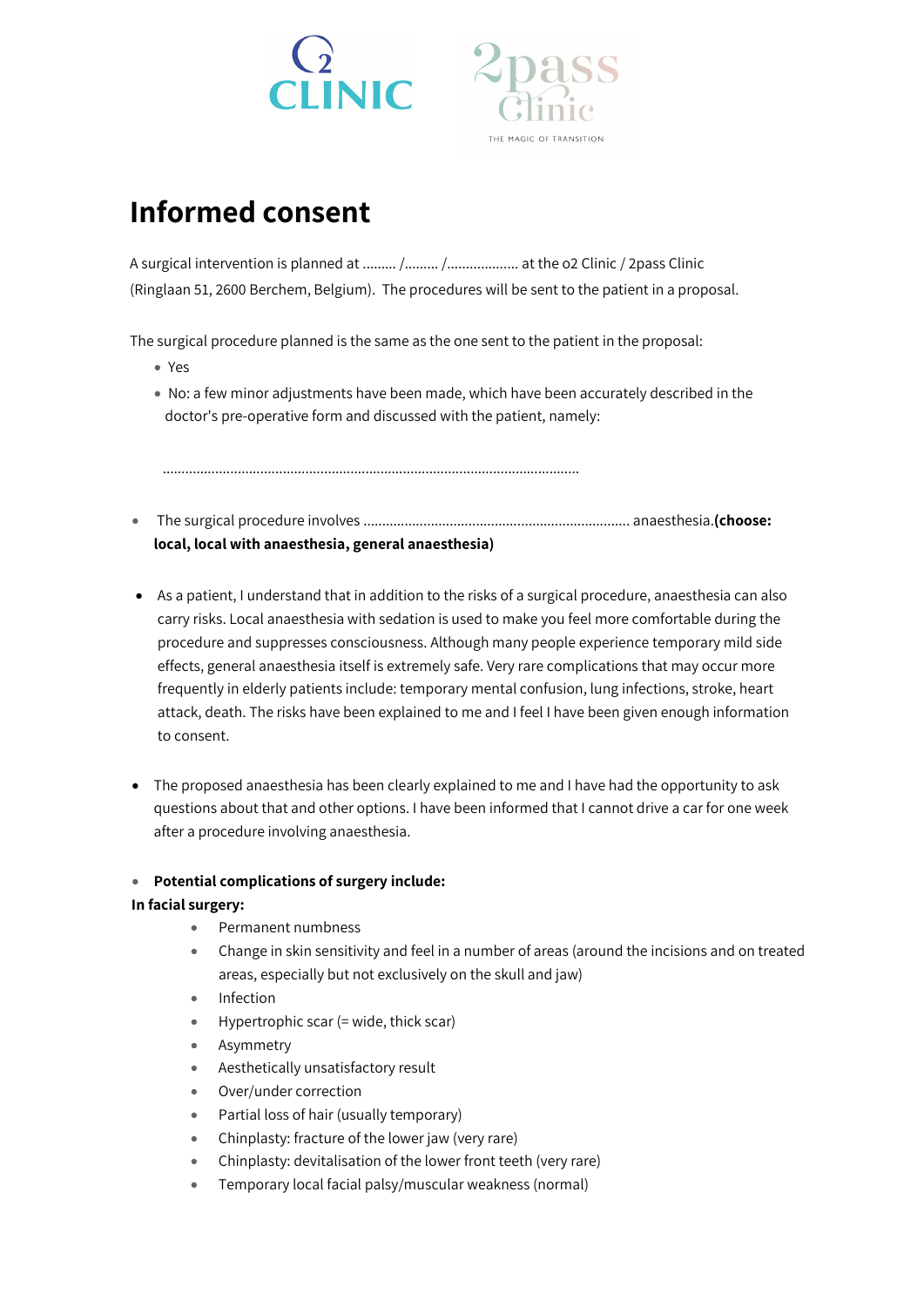



- Permanent local facial paralysis/muscular weakness (very rare, frequent in older patients)
- Rhinoplasty: difficulty in breathing and/or smelling
- In general, there is a greater risk of damage to nerves and muscles during secondary surgery (previous surgery in the same area), as scar tissue from previous operations can make access to the operating field more difficult.

## **In body surgery:**

- It is possible, though unusual, to experience a bleeding episode during or after surgery. Should post- operative bleeding occur, it may require emergency treatment to drain accumulated blood or you may require a blood transfusion, though such occurrences are rare. Increased activity too soon after surgery can lead to increased chance of bleeding and additional surgery. It is important to follow postoperative instructions and limit exercise and strenuous activity for the instructed time.
- Do not take any aspirin or anti-inflammatory medications for at least ten days before or after surgery, as this may increase the risk of bleeding. Non-prescription "herbs" and dietary supplements can increase the risk of surgical bleeding.
- Hematoma can occur at any time, usually in the first three weeks following injury to the operative area. If blood transfusions are necessary to treat blood loss, there is the risk of blood-related infections such as hepatitis and HIV (AIDS). Heparin medications that are used to prevent blood clots in veins can produce bleeding and decreased blood platelets.
- Certain medical conditions, dietary supplements and medications may delay and interfere with healing.
- Massive weight loss may delay healing that results in the incisions coming apart, infection, and tissue changes resulting in the need for additional medical care, surgery, and prolonged hospitalizations. Diabetes or medications such as steroids may lead to prolonged healing issues.
- Smoking will cause a delay in the healing process, often resulting in the need for additional surgery. Wound disruption or delayed wound healing is possible. Some areas of the skin may not heal normally and may take a long time to heal. Areas of skin may die. This may require frequent dressing changes or further surgery to remove the non-healed tissue.
- Individuals who have decreased blood supply to tissue from past surgery or radiation therapy may be at increased risk for delayed wound healing and poor surgical outcome. There are general risks associated with healing such as swelling, bleeding, and the length of surgery and anesthesia that include a longer recovery and the possibility of additional surgery, prolonged recovery, color changes, shape changes, infection, not meeting goals and expectations, and added expense to the patient.
- Patients with significant skin laxity (patients seeking facelifts, breast lifts, abdominoplasty, and body lifts) will continue to have the same lax skin after surgery. The quality or elasticity of skin will not change and recurrence of skin looseness will occur at some time in the future, quicker for some than others. • Excessive firmness can occur after surgery due to internal scarring. The occurrence of this is not predictable. Additional treatment including surgery may be necessary. Contour and shape irregularities may occur. Visible and palpable wrinkling of skin may occur. Residual skin irregularities at the ends of the incisions or "dog ears" are always a possibility when there is excessive redundant skin. This may improve with time, or it can be surgically corrected. Some bruising and swelling normally occur.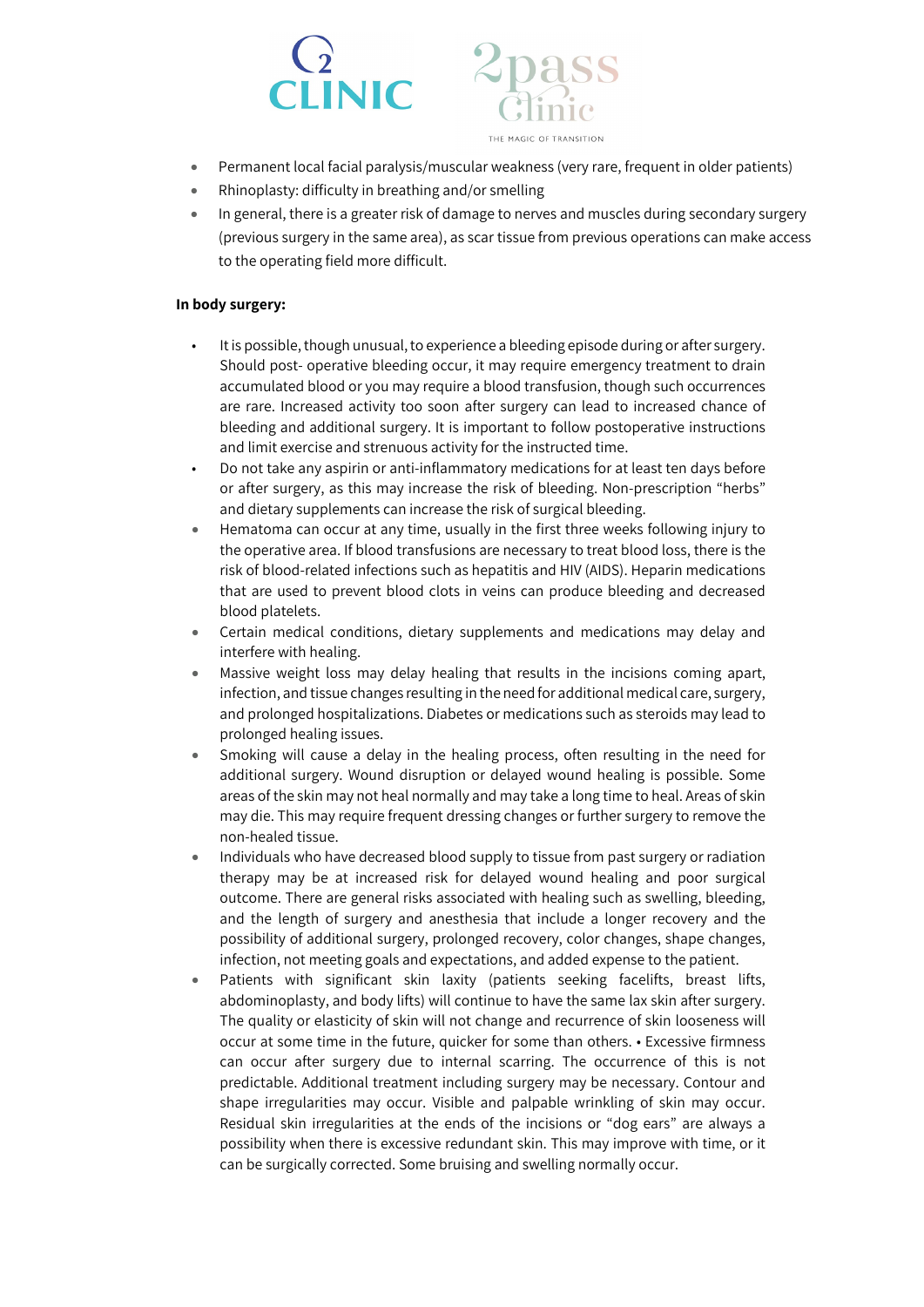



The skin in or near the surgical site can appear either lighter or darker than surrounding skin. Although uncommon, swelling and skin discoloration may persist for long periods of time and, in rare situations, may be permanent.

- There are nerve endings that may become involved with healing scars during surgery such as suction-assisted lipectomy, abdominoplasty, facelifts, body lifts, and extremity surgery. While there may not be a major nerve injury, the small nerve endings during the healing period may become too active producing a painful or oversensitive area due to the small sensory nerve involved with scar tissue. Often massage and early nonsurgical intervention resolves this. It is important to discuss post-surgical pain with your surgeon.
- Itching, tenderness, or exaggerated responses to hot or cold temperatures may occur after surgery. Usually this resolves during healing, but in rare situations it may be chronic.
- Wounds may separate after surgery. Should this occur, additional treatment including surgery may be necessary. Most surgical techniques use deep sutures. You may notice these sutures after your surgery. Sutures may spontaneously poke through the skin, become visible or produce irritation that requires suture removal.
- Infection is unusual after surgery. Should an infection occur, additional treatment including antibiotics, hospitalization, or additional surgery may be necessary. It is important to tell your surgeon of any other infections, such as ingrown toenail, insect bite, or urinary tract infection. Remote infections, infections in other parts of the body, may lead to an infection in the operated area.
- All surgery leaves scars, some more visible than others. In case of implant use, capsular formation and contraction and infection may lead to implant extrusion or removal. Implants may rupture or break or cause chronic pain. In rare cases, white blood cell diseases may occur in reaction to silicone implants. Although good wound healing after a surgical procedure is expected, abnormal scars may occur within the skin and deeper tissues.
- Scars may be unattractive and of different color than the surrounding skin tone. Scar appearance may also vary within the same scar. Scars may be asymmetrical (appear different on the right and left side of the body). There is the possibility of visible marks in the skin from sutures. In some cases scars may require surgical revision or treatment.
- There is the potential for injury to deeper structures including nerves, blood vessels, muscles, and lungs (pneumothorax) during any surgical procedure. The potential for this to occur varies according to the type of procedure being performed. Injury to deeper structures may be temporary or permanent. In facial surgery this may lead to facial paralysis.
- Fatty tissue found deep in the skin might die. This may produce areas of firmness within the skin. Additional surgery to remove areas of fat necrosis may be necessary. There is the possibility of contour irregularities in the skin that may result from fat necrosis. In case of per-ocular surgery, blindness, ectropion, loss of eyelashes, corneal exposure and dryness may result.
- Infrequently, fluid may accumulate between the skin and the underlying tissues following surgery, trauma or vigorous exercise. Should this problem occur, it may require additional procedures for drainage of fluid.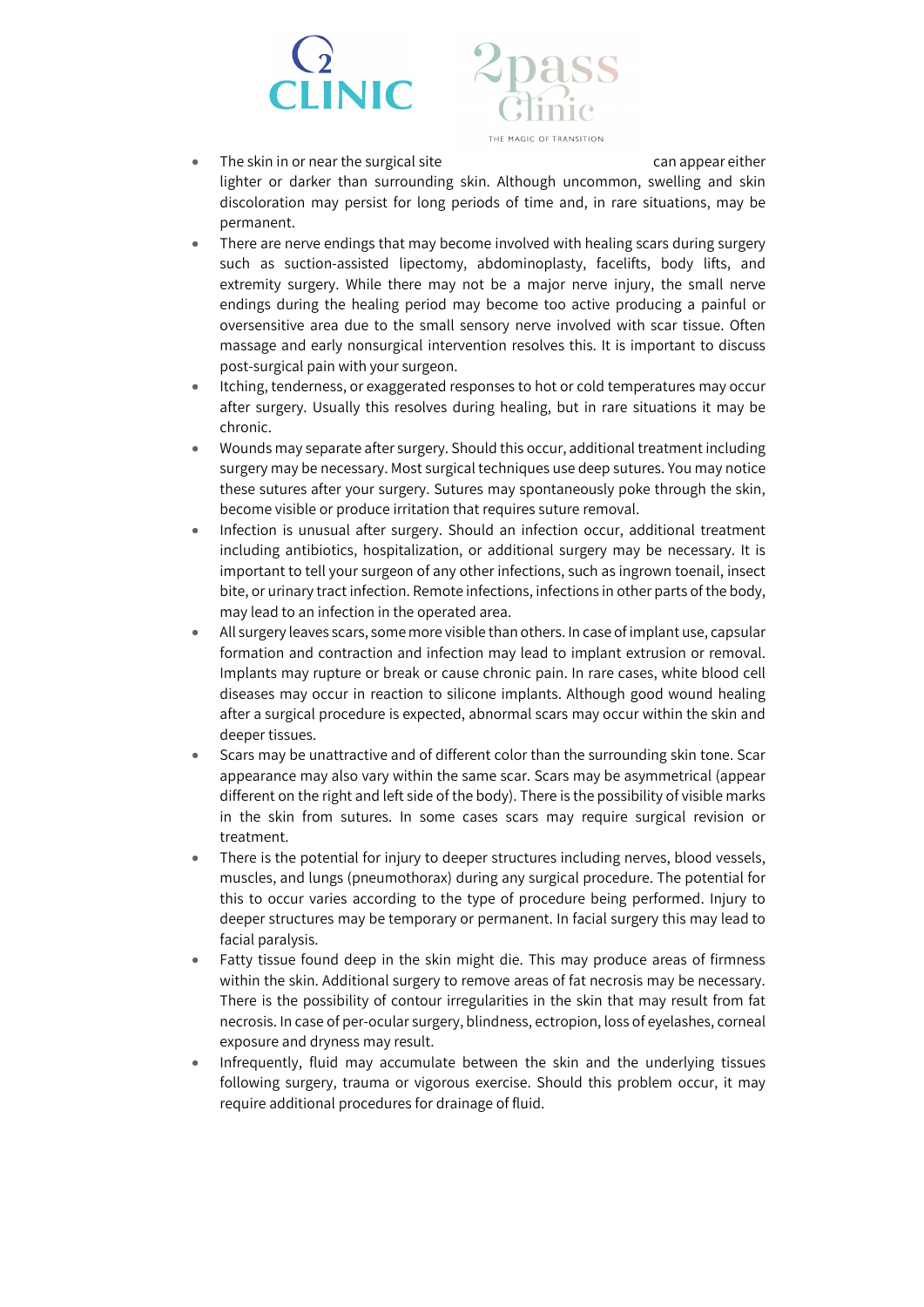

- Both local and general anesthesia involve risk. There is the possibility of complications, injury, and even death from all forms of surgical anesthesia or sedation. In rare circumstances, your surgical procedure can cause severe trauma, particularly when multiple or extensive procedures are performed. Although serious complications are infrequent, infections or excessive fluid loss can lead to severe illness and even death. If surgical shock occurs, hospitalization and additional treatment would be necessary.
- Patients will experience pain after your surgery. Pain of varying intensity and duration may occur and persist after surgery. Chronic pain may occur very infrequently from nerves becoming trapped in scar tissue or due to tissue stretching.
- Cardiac and Pulmonary Complications: Pulmonary complications may occur secondarily to both blood clots (pulmonary emboli), fat deposits (fat emboli) or partial collapse of the lungs after general anesthesia. Pulmonary emboli can be lifethreatening or fatal in some circumstances. Inactivity and other conditions may increase the incidence of blood clots traveling to the lungs causing a major blood clot that may result in death.
- It is important to discuss with your physician any past history of swelling in your legs or blood clots that may contribute to this condition. Cardiac complications are a risk with any surgery and anesthesia, even in patients without symptoms.
- If you experience shortness of breath, chest pain, or unusual heart beats, seek medical attention immediately. Should any of these complications occur, you may require hospitalization and additional treatment.
- In rare cases, local allergies to tape, suture material and glues, blood products, topical preparations or injected agents have been reported. Serious systemic reactions including shock (anaphylaxis) may occur in response to drugs used during surgery and prescription medicines. Allergic reactions may require additional treatment.
- Symmetrical body appearance may not result after surgery. Factors such as skin tone, fatty deposits, skeletal prominence, and muscle tone may contribute to normal asymmetry in body features. Most patients have differences between the right and left side of their bodies before any surgery is performed. Additional surgery may be necessary to attempt to diminish asymmetry.
- There is the possibility that large volumes of fluid containing dilute local anesthetic drugs and epinephrine that is injected into fatty deposits during surgery may contribute to fluid overload or systemic reaction to these medications. Additional treatment including hospitalization may be necessary.
- Persistent swelling in the legs can occur following surgery.
- Although good results are expected, there is no guarantee or warranty expressed or implied, on the results that may be obtained. You may be disappointed with the results of surgery. Asymmetry, unanticipated shape and size, loss of function, wound disruption, poor healing, and loss of sensation may occur after surgery. Size may be incorrect. Unsatisfactory surgical scar location or appearance may occur. It may be necessary to perform additional surgery to improve your results.
- As a patient, I realise that the hoped-for results cannot be guaranteed or claimed. The skin tissues need 6 weeks to recover from swelling and bruising. A recovery of one year to two years is needed before an adequate assessment of the result can be made.